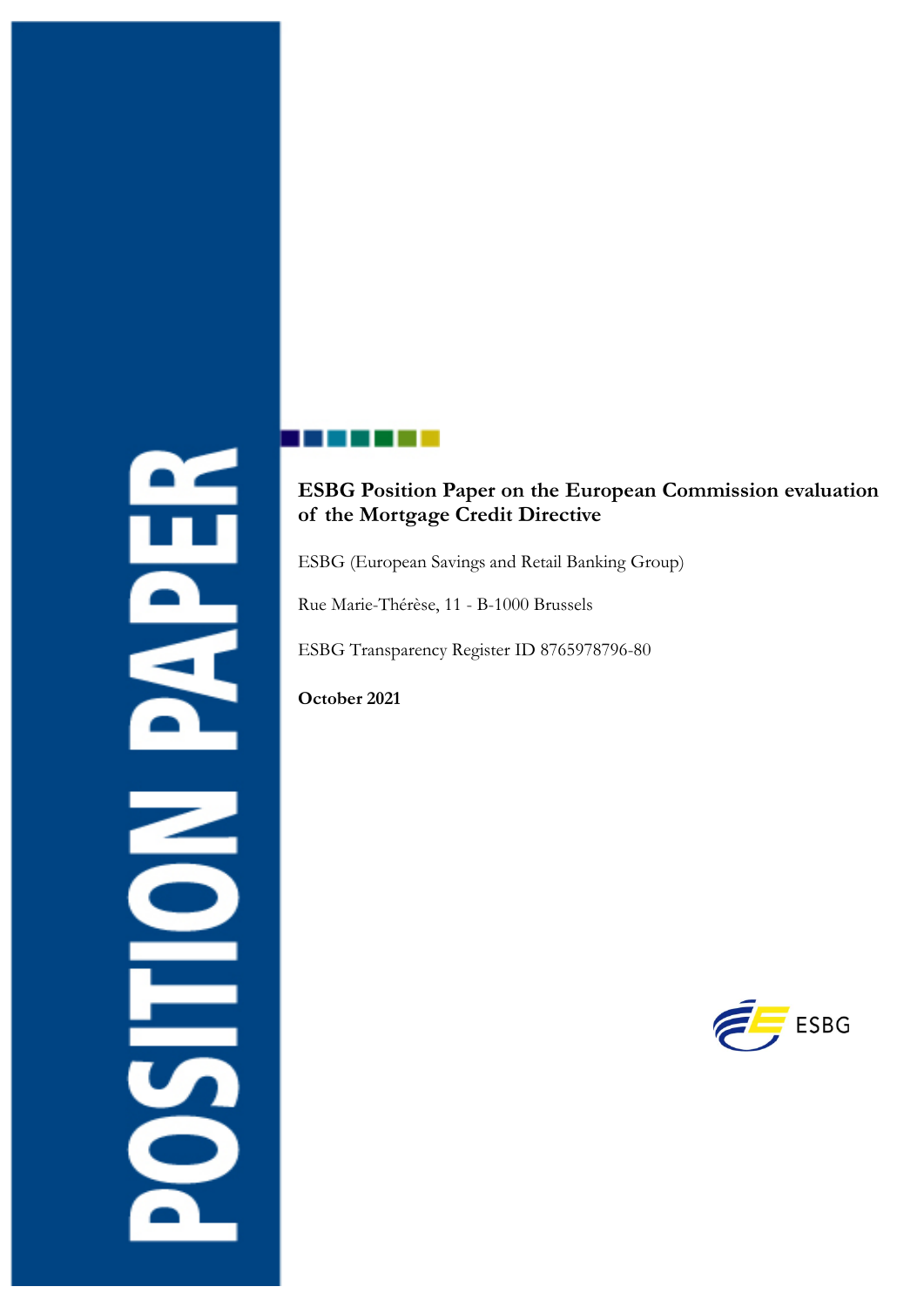

### **I. General comments:**

The European Commission is working on a review of the Mortgage Credit Directive. EU mortgages have continued to develop, and the text does not take into account all the new options.

ESBG has gathered some key points which we would like to highlight to the Commission whilst it finalises the first draft of a new text. We believe these points merit being considered to reflect the current needs of the mortgage market. Some of these points are based on the Commission report of the MCD assessment, published in May 2021.

### **II. Advertising**

In recent times, innovative new channels for communication with customers have been developed, which make it significantly more challenging to comply with Article 11 MCD. It is all but possible to present the prescribed advertising content in digital channels in a way that provides potential customers with all necessary information at a single glance.

Hence, the requirements for advertisement pursuant to Art. 11 MCD need to be simplified and streamlined in order to be in line with the digital experience that consumers expect. Moreover, it is sensible to limit the disclosure requirements to certain key figures, such as the annual percentage rate of charge. A large volume of mandatory advertising content is also unsatisfactory for consumers, because it makes it difficult to draw comparisons.

### **III. Pre-contractual information**

Consumers receive the same information multiple times at different stages of the process, creating an information overload. Furthermore, the current format of the pre-contractual information comprises a level of detail that is too much for consumers to process. This seriously undermines the intended consumer protection objectives.

Consumers should receive relevant information in a brief and concise manner (i.e. the total amount of credit, duration, borrowing rate, annual percentage rate of charge, the customer's withdrawal right or reflection period, and the right to early repayment). Especially against the backdrop of recent digital trends, it seems almost impossible to fulfil the current extensive information requirements in a userfriendly way.

Therefore, ESBG believes that pre-contractual information should be simplified, and digitalised (where this is not yet the case) to reflect the new developments in banking technology. This one-pager could be an alternative option to the current pre-contractual information. If that couldn't be the case, the existing pre-contractual information should stay the same, however, as the cost to change the system would likely outweigh the benefit of change.

### **IV. Contractual information and design of mortgage credit agreements**

From the consumer's perspective, the relevant contractual information is the total amount of credit, the repayment plan, the default interest rate, and information about the typical consequences for the borrower during the tenor of the contract in case of breaches of obligations. Any information beyond this might overburden consumers.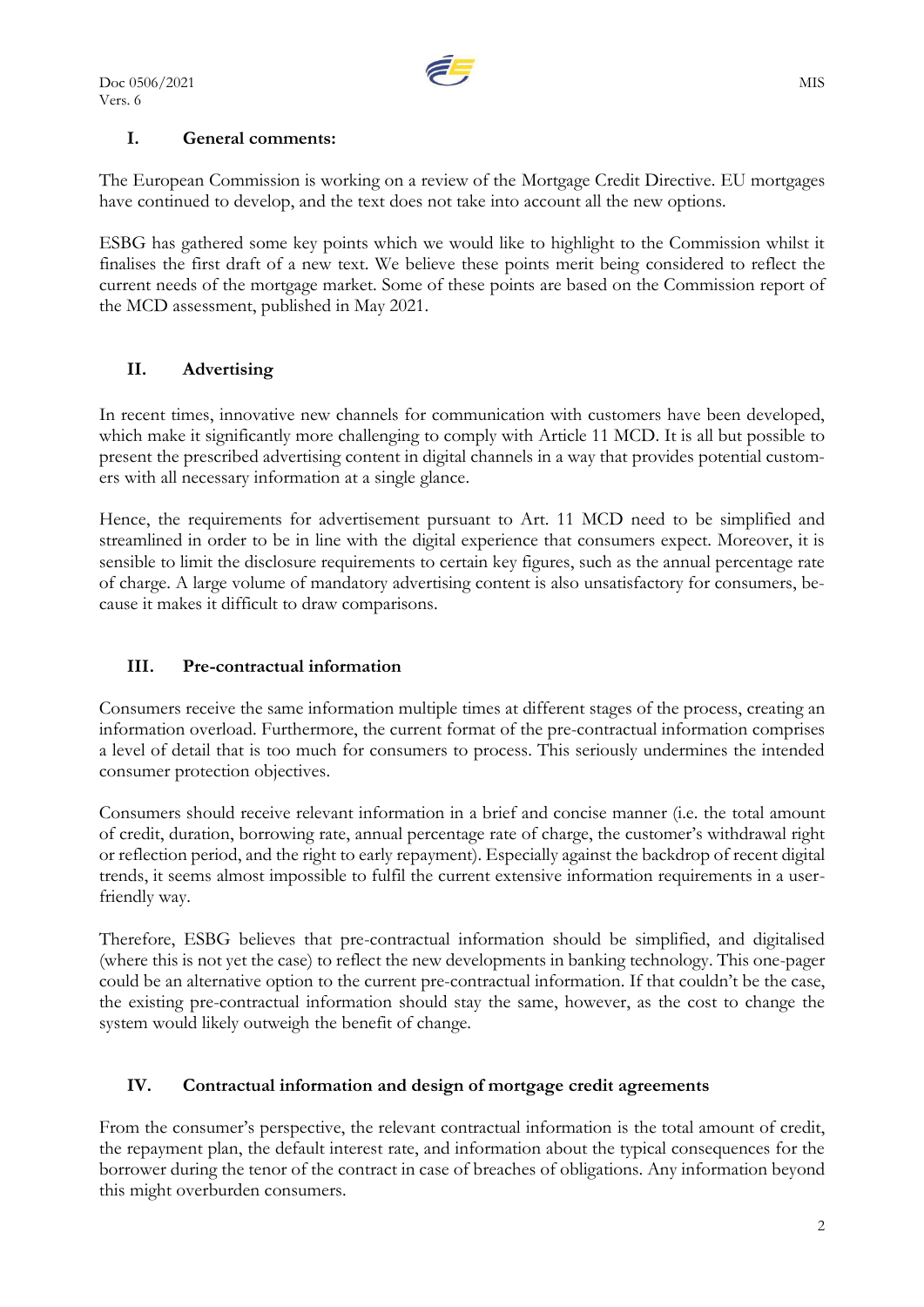

With regard to the new digital distribution channels of mortgage credits, it is important that the MCD enables customers to conclude mortgage credits in a legally secure and digital manner. Therefore, the MCD should not entail provisions that make digital conclusion of contracts difficult.

### **V. Creditworthiness assessment**

The report mentions adjusting the procedure to adapt the CWA so that it is up to date with artificial intelligence developments. However, these adjustments should not lead to a standardisation of the criteria because these criteria must be adapted to different national situations (income, taxes, level of public aid…).

### **VI. Foreign currency loans**

The evaluation has shown that the introduction of Article 23 of the Directive has led to either a significant reduction, or full-on stop, in offering loans in a foreign currency. We believe that this is not the Commission's intention. Therefore, we would like to propose a change in the definition of a foreign currency loan which is included in the Directive.

*'Foreign currency loan' means a credit agreement where the credit is: (a) denominated in a currency other than that in which the consumer receives the income or holds the assets from which the credit is to be repaid;* **AND** *b) denominated in a currency other than that of the Member State in which the consumer is resident.*

With this definition, the scope of a foreign currency loan is limited but it will allow financial entities to once again offer this type of product.

This definition would allow creditors to grant credit to consumers where the exchange rate risk is virtually non-existent because of the connection that those consumers have with the currency in which the credit is granted. A definition that is fully aligned with the wish of consumer protection developed in the MCD, since Article 23 provides among the modalities for limiting currency risk the right for the consumer to convert the credit agreement into an alternative currency, which shall be either:

- The currency of the Member State in which the consumer primarily receives income or holds assets from which the credit is to be repaid,
- Or the currency of the Member State in which the consumer is resident.

It therefore seems legitimate to argue that these two currencies (income and place of residence) are considered by the MCD as sufficiently protective of the consumer to propose them as limiting the foreign exchange risk of a loan in a currency. The notion of foreign currency therefore seems legitimate only to apply to a currency that is different from both the currency of the income and the currency of the place of residence, which correspond to the EBIC proposal of a "cumulative" definition.

Another point to raise is that the Directive does not specify whether it refers to tax residence or administrative residence. We consider that the Commission should opt for the tax residence due to the fact that the administrative residence is more arbitrary. Currently, most of the OECD countries establish that in order to be considered tax resident, the citizen must reside in the country for a period equal to six months or more in a tax year.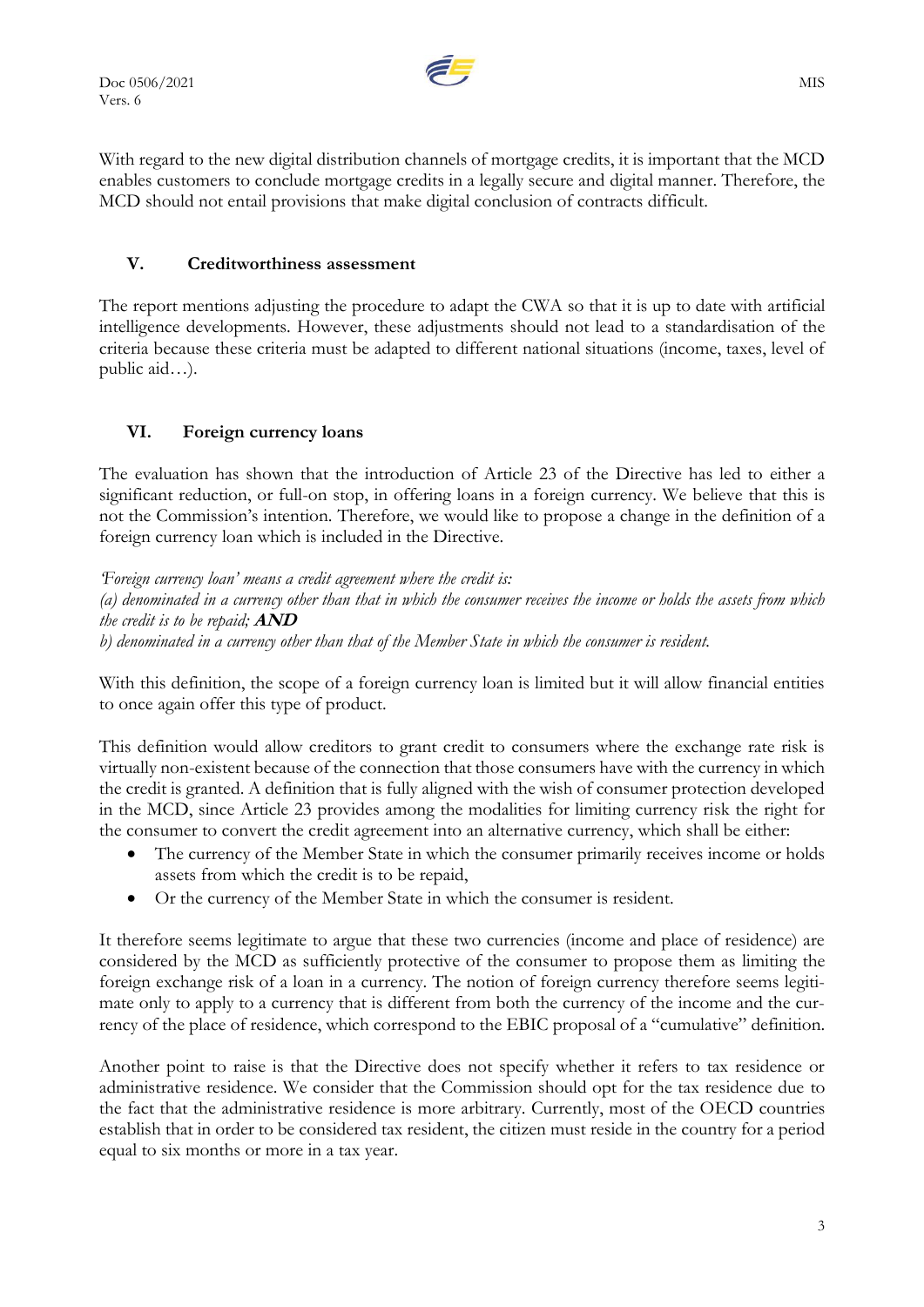

### **VII. Right of withdrawal**

Article 14, para. 6 MCD allows Member States to specify if there is a withdrawal period or a reflection period. In the case where a Member State has chosen to apply a withdrawal period, and in order to provide legal certainty with regard to the right of withdrawal and prevent its misuse, the MCD could benefit from including an expiry provision as well as a standard form containing information about the right of withdrawal and an explanation how to exercise this right.

## **VIII. Early repayment**

This right is well integrated according to the report of Commission and helps to ensure consumer protection. For an easier use of this right by the borrower, information in the contract on the compensation to be paid in return for early repayment seems to be appropriate as well as full harmonisation of the conditions of this allowance. Having some more clarity and legal certainty might be beneficial in this regard to explain to the consumer how to exercise their right.

On the other hand, a right to renegotiate or a special legal regime for 'switching' would not be appropriate.

### **IX. Credit registers**

Access to accurate and up-to-date information on the personal and financial circumstances of the consumer is of utmost importance in the credit approval process. The creditworthiness assessment is based on data obtained from the customer, the credit institution's own records and national registers or credit databases. There are certain differences within the European Union regarding the accessibility of data sources. Some EU member states have public credit databases, while other countries have private ones, and yet other countries may have both. Some databases exclusively record positive data, while others record negative data only.

Further measures regarding the cooperation of credit registers should only be implemented at the level of the national credit registers themselves and on a reciprocal basis in consideration of the principle of non-discriminatory access. Credit institutions should not be obliged to pro-vide a greater volume of data than the amount they are already sharing or be forced to access and use a specific database.

### **X. Simplification of contractual adjustments**

Over the term of the credit agreement, changes in the personal circumstances of the consumer may prevent him or her from continuing to perform contractual obligations under the credit agreement in their existing form. It should be possible for customers to arrange adjustments to the repayment terms of their credit agreement (e.g. by temporarily reducing the re-payment instalments, suspending the repayment, or lowering the interest rate) with the lender in a simple way without the need to enter into a completely new agreement.

### **XI. Arrears and foreclosure**

ESBG calls to harmonise the provisions on arrears and foreclosure with those in the Commission Directive on credit servicers, credit purchasers and the recovery of collateral, in which we find Article 38, which amends Art. 28 MCD.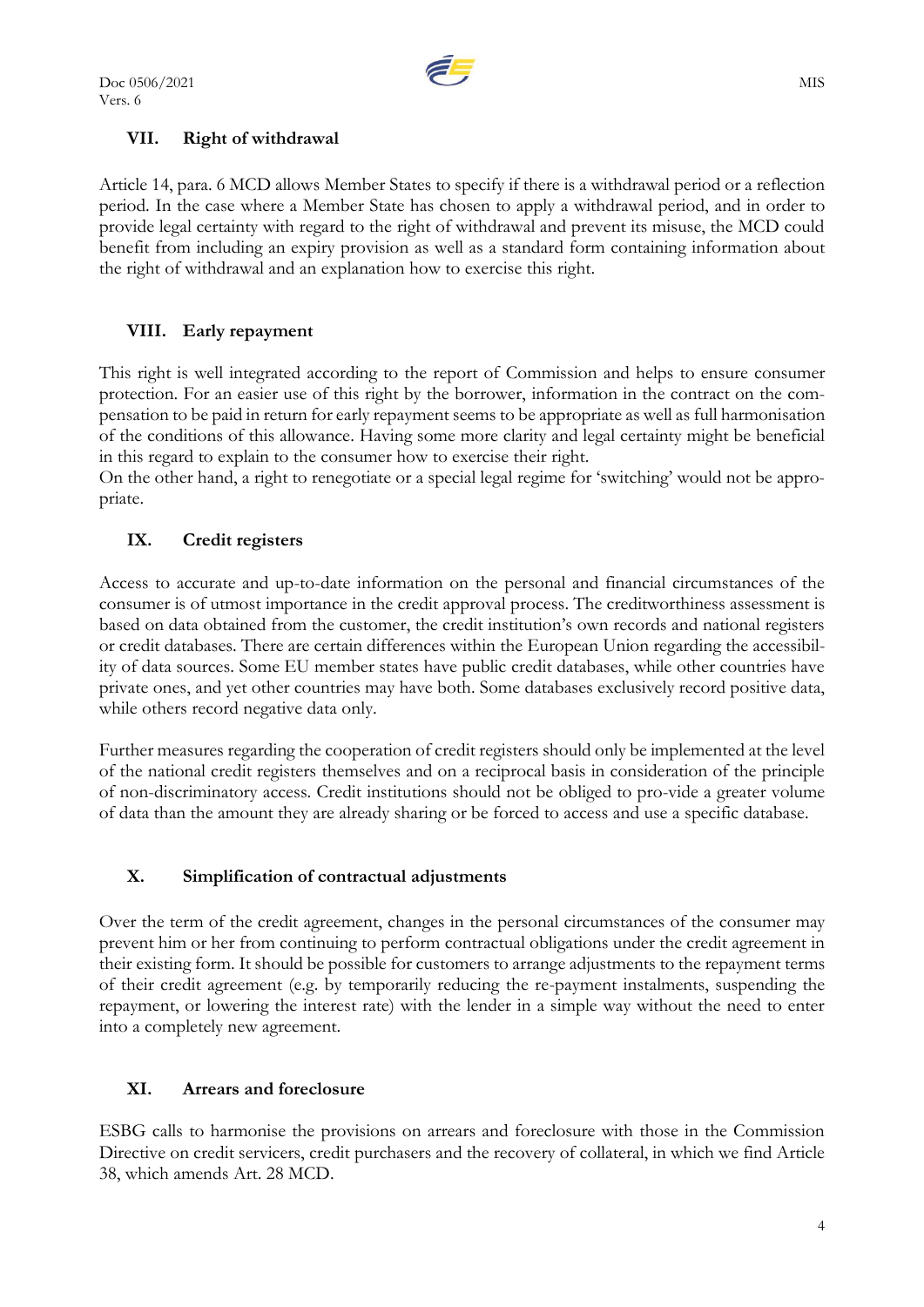

## **XII. Overlap with the NPLD**

During the trialogues on the Directive on Credit Servicers & Purchasers (NPLD) we strongly advocated for a clear-cut approach making sure that any regulatory change impacting 'performing loans' would be enshrined in the MCD or CCD texts, and not in NPLD. Best example for our success is Article 38 NPLD.

Now that we're confronted with the revision of the MCD, we should raise our awareness on Article 8a NPLD (which is targeting Credit Servicers & Purchasers) in the sense that credit providers (e.g. banks) would not be subjected to (1) in general, harsher protection rules for borrowers; and (2) in the specific case of assignment, redundant information duties which should be completed exclusively by the assignee (and not by the assignor).